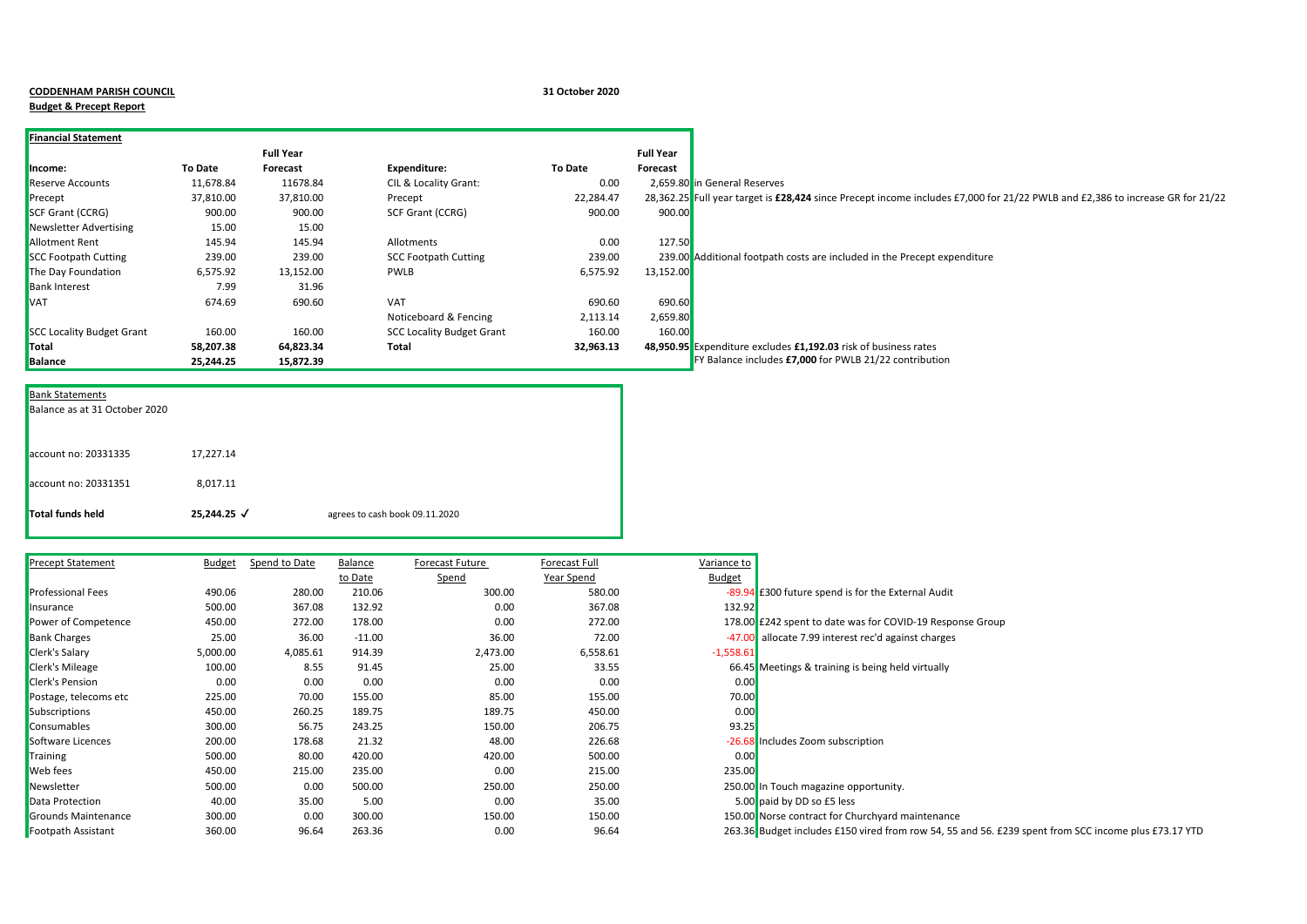| Equipment repair/main.      | 900.00    | 311.42    | 588.58    | 588.58   | 900.00    |          | 0.00 Includes replacement laptop for Sue                                         |
|-----------------------------|-----------|-----------|-----------|----------|-----------|----------|----------------------------------------------------------------------------------|
| Waste management            | 409.94    | 409.94    | 0.00      | 0.00     | 409.94    | 0.00     |                                                                                  |
| <b>Street Lighting</b>      | 650.00    | 0.00      | 650.00    | 650.00   | 650.00    | 0.00     |                                                                                  |
| <b>Tree Surgery</b>         | 1,000.00  | 0.00      | 1,000.00  | 1,000.00 | 1,000.00  | 0.00     |                                                                                  |
| Info Box                    | 340.00    | 235.55    | 104.45    | 235.55   | 0.00      |          | 104.45 awarded county cllr locality grant £160                                   |
| <b>Broom Hill</b>           | 0.00      | 0.00      | 0.00      | 0.00     | 0.00      |          | 0.00 Budget line to be removed and incorporated into Footpath Assistant (row 48) |
| Mill Hill                   | 0.00      | 0.00      | 0.00      | 0.00     | 0.00      |          | 0.00 Budget line to be removed and incorporated into Footpath Assistant (row 48) |
| Three Cocked Hat            | 0.00      | 0.00      | 0.00      | 0.00     | 0.00      |          | 0.00 Budget line to be removed and incorporated into Footpath Assistant (row 48) |
| Section 19(3) LGA 1972      |           |           |           |          | 0.00      | 0.00     |                                                                                  |
| Payment to CIO              | 15,286.00 | 15,286.00 | 0.00      | 0.00     | 15,286.00 | 0.00     |                                                                                  |
| <b>Wayleave Fee</b>         | $-2.00$   | 0.00      | $-2.00$   | $-2.00$  | $-2.00$   | 0.00     |                                                                                  |
| Allotments                  | $-50.00$  | 0.00      | $-50.00$  | $-50.00$ | $-50.00$  |          | 0.00 to be met by rent received                                                  |
| <b>PWLB Contingent Fund</b> | 7,000.00  | 0.00      | 7,000.00  | 0.00     | 0.00      | 7,000.00 |                                                                                  |
| <b>General Reserve</b>      | 2,386.00  | 0.00      | 2,386.00  | 0.00     | 0.00      | 2,386.00 |                                                                                  |
| Total                       | 37,810.00 | 22,284.47 | 15,525.53 | 6,548.88 | 28,362.25 | 9,447.75 |                                                                                  |
| Total exc PWLB & GR         | 28,424.00 | 22,284.47 | 6,139.53  | 6,548.88 | 28,362.25 |          | <b>61.75</b> Forecast is over budget                                             |

| October Payments                                    | Net<br><b>VAT</b> | Total |          |
|-----------------------------------------------------|-------------------|-------|----------|
| <b>Gradwell Communications</b>                      | 7.90              | 1.58  | 9.48     |
| <b>HP Instant Ink</b>                               | 6.66              | 1.33  | 7.99     |
| 02                                                  | 10.00             | 2.00  | 12.00    |
| <b>SLCC Annual Conference - Mrs S Frankis</b>       | 25.00             | 5.00  | 30.00    |
| The Coddenham Centre                                | 7,643.00          | 0.00  | 7,643.00 |
| SLCC Website Accessibility Training - Mrs S Frankis | 30.00             | 6.00  | 36.00    |
| <b>Salaries</b>                                     | 527.77            | 0.00  | 527.77   |
|                                                     |                   |       |          |
|                                                     | 8,250.33          | 15.91 | 8,266.24 |

| <b>Reserve Accounts</b>        |           |  |
|--------------------------------|-----------|--|
| Allotments                     | 127.50    |  |
| <b>CIL Reserve (earmarked)</b> | 459.80    |  |
| Locality Grant - noticeboard   | 2,200.00  |  |
| General Reserve                | 8,891.54  |  |
| Total                          | 11,678.84 |  |
|                                |           |  |